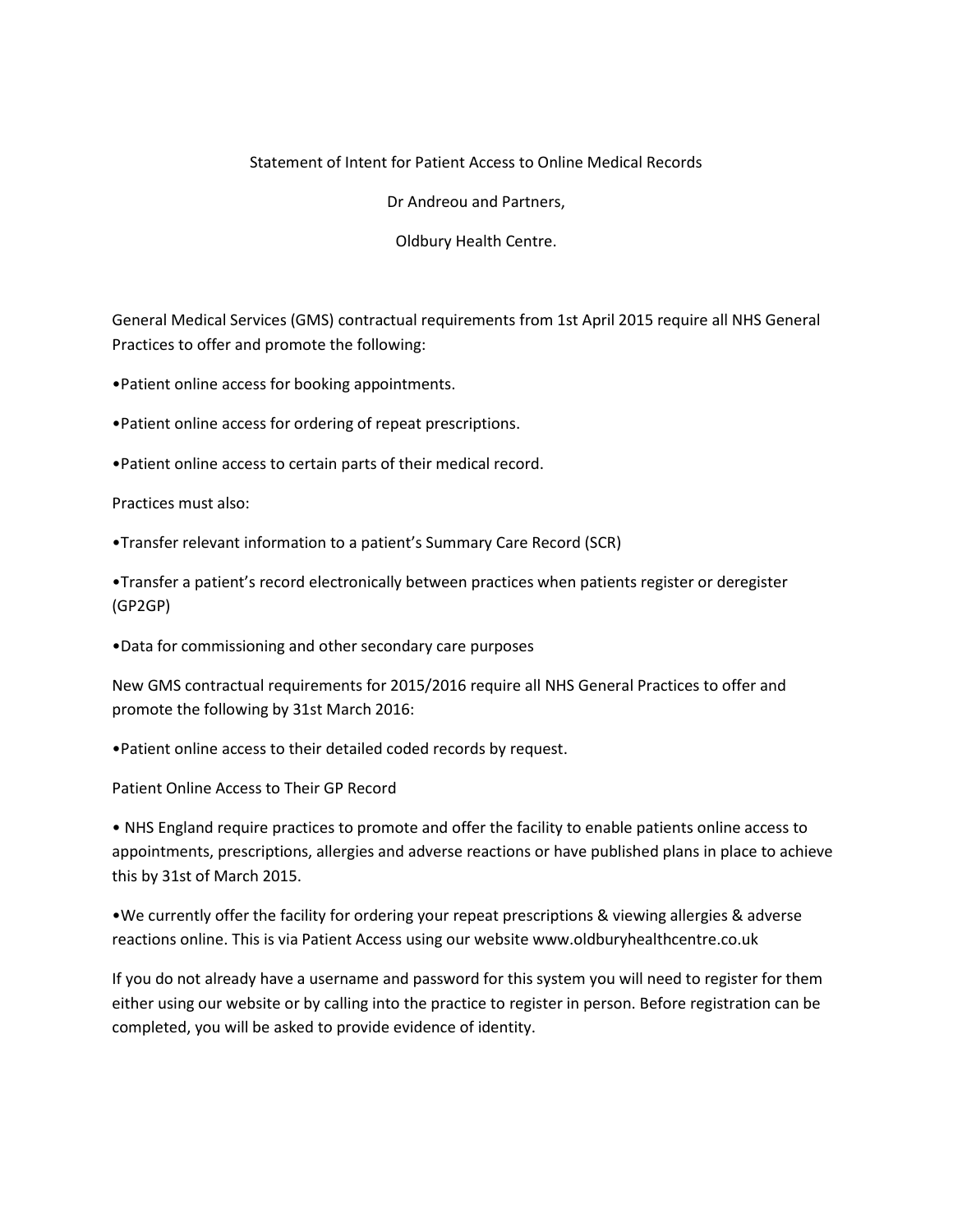•We also currently offer the facility for booking and cancelling appointments online. If you do not already have a username and password for this system you will need to register for them either using our website or by calling into the practice to register in person, as above.

Dr Andreou and Partners confirm that all systems are already in place to allow patients to access booking appointments, ordering repeat prescriptions & view allergies and adverse reactions online.

We are working closely with our clinical software providers to develop appropriate systems for patients to request online access to their detailed coded records using a method that is secure and safeguards the best interests of the patient. We aim for this to be completed by 31st March 2016.

## Summary Care Record (SCR)

•NHS England require practices to enable successful automated uploads of any changes to patient's summary information, at least on a daily basis, to the Summary Care Record (SCR) or have published plans in place to achieve this by 31st of March 2015.

•Having your Summary Care Record (SCR) available will help anyone treating you without your full medical record. They will have access to information about any medication you may be taking and any drugs that you have a recorded allergy or sensitivity to.

•Of course if you do not want your medical records to be available in this way then you will need to let us know so that we can update your record. You can do this via the opt out form on our website www.oldburyhealthcentre.co.uk under the heading 'further information' – Summary Care Record.

Dr Andreou & Partners confirm that your SCR is automatically updated on at least a daily basis to ensure that your information is as up to date as it can possibly be.

## GP to GP Record Transfers (GP2GP)

•NHS England requires practices to utilize the GP2GP facility for the transfer of patient records between practices, when a patient registers or de-registers (not for temporary registration).

•It is very important that you are registered with a doctor at all times. If you leave your GP and register with a new GP, your medical records will be removed from your previous doctor and forwarded on to your new GP via NHS England. It can take your paper records up to two weeks to reach your new surgery. With GP to GP record transfers your electronic record is transferred to your new practice much sooner.

Dr Andreou and Partners confirm that GP to GP transfers are already active and we send and receive patient records via this system.